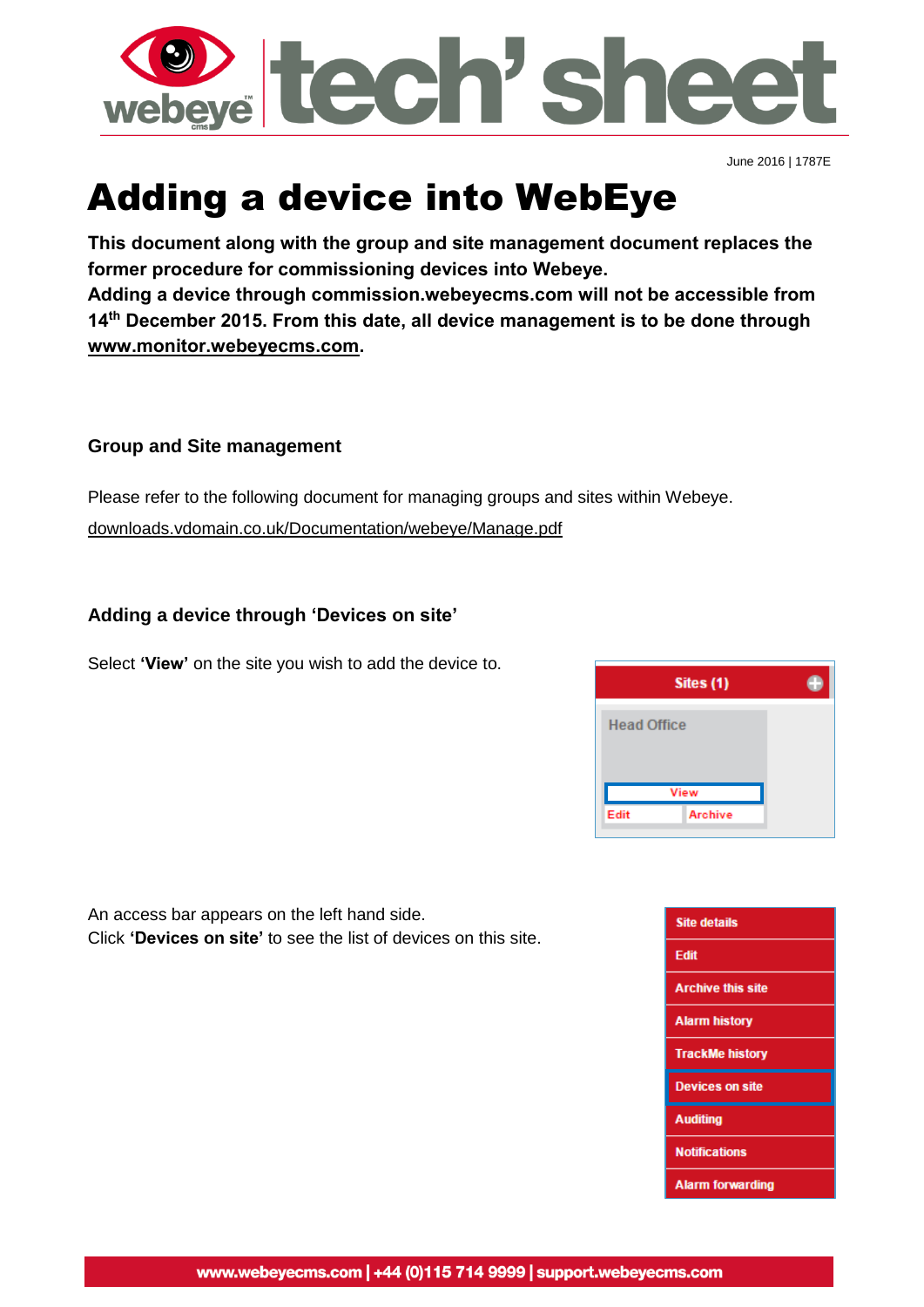As no devices have been created yet for this site, the message **'No devices found'** will be displayed. To add a new device, select **'Click here to create a device'**.

| Click here to create a device |                      |                              |                          |
|-------------------------------|----------------------|------------------------------|--------------------------|
| <b>Enabled devices (0)</b>    | Disabled devices (0) | <b>Suspended devices (0)</b> | <b>Moved devices (0)</b> |
| No devices found.             |                      |                              |                          |

# **Adding a device through 'site summary'**

| $\bullet$<br>Sites (1)                                                                                                               | Archived sites (0)      | Users (1)                                | o | <b>Head Office</b><br>×                                      |
|--------------------------------------------------------------------------------------------------------------------------------------|-------------------------|------------------------------------------|---|--------------------------------------------------------------|
| <b>Head Office</b>                                                                                                                   |                         |                                          |   | Member of group:<br><b>Adding a Device</b>                   |
|                                                                                                                                      |                         |                                          |   | Create a device                                              |
| <b>View</b><br><b>Archive</b><br>Edit                                                                                                |                         |                                          |   | <b>Existing devices on site:</b><br>No devices on this site. |
|                                                                                                                                      |                         |                                          |   |                                                              |
| Sites (1)                                                                                                                            | ●                       | When viewing the sites of a group,       |   |                                                              |
|                                                                                                                                      |                         | clicking on the grey background          |   |                                                              |
| <b>Head Office</b>                                                                                                                   | on the right hand side. | of the site will show the 'site summary' |   |                                                              |
| View                                                                                                                                 |                         |                                          |   |                                                              |
| Archive<br>Edit                                                                                                                      |                         |                                          |   |                                                              |
|                                                                                                                                      |                         |                                          |   |                                                              |
| The 'site summary' will show all of the devices within that site.<br>As we have not yet added a device the 'No devices on this site' |                         |                                          |   | ×<br><b>Head Office</b>                                      |
| message will be displayed.                                                                                                           |                         |                                          |   | Member of group:<br>Adding a Device                          |
|                                                                                                                                      |                         |                                          |   | Create a device                                              |
| Clicking on 'Create a device' will allow you to add a device.                                                                        |                         |                                          |   | <b>Existing devices on site:</b><br>No devices on this site. |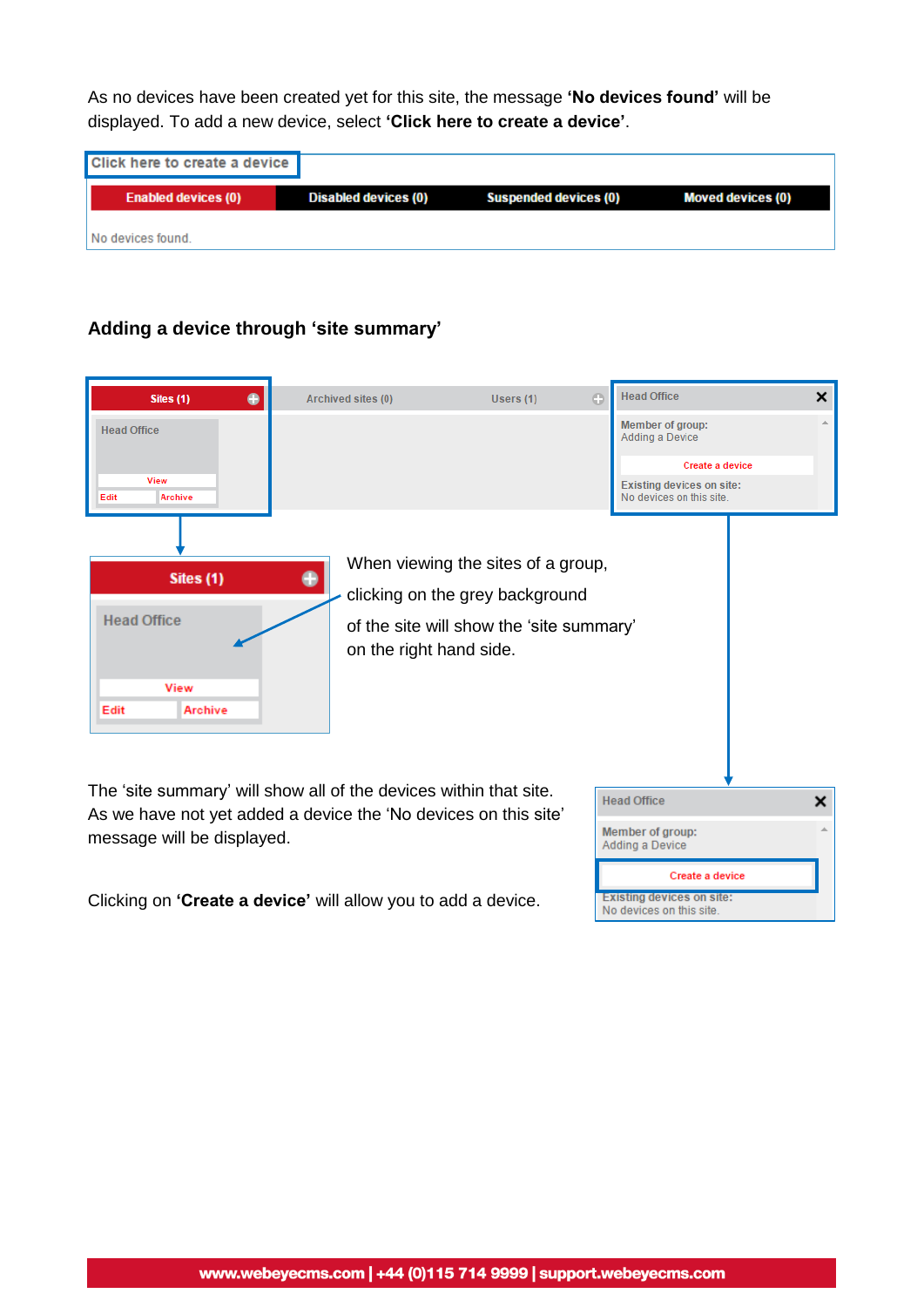## **Device Creation**

By using either of the methods listed above, you will be directed to the same place within Webeye

#### **Adding a RSI Videofied Device**

All fields marked with an asterisk require an entry.

Ensure that all letters that are entered within the serial number box are in uppercase format to ensure all alarms are received correctly to the alarm list.

For example:

- Correct input would be **'E5C2421519066B81'**
- Incorrect input would be **'e5c2421519066b81'**

If the device has a global SIM card inserted, then ensure to select **'RSI' global device type'**. If the device has got a normal SIM card inserted, then ensure the device type does not contain global.

The connection token of the device is the phone number of the SIM card installed within the panel. This is only needed when using Live-link functions.

#### (This is an example of how the device can be created in Webeye)

| Name of device<br>e.g. Outdoor cameras *                                 | <b>Headquarters RSI Panel</b>                                                                                                                                                                                |
|--------------------------------------------------------------------------|--------------------------------------------------------------------------------------------------------------------------------------------------------------------------------------------------------------|
| Serial number of device (must be unique) *                               | E5C2421519066B81                                                                                                                                                                                             |
| Type of device                                                           | RSI non-voice<br>▼                                                                                                                                                                                           |
| Connection token<br>(e.g. IP address or phone number with preceding +44) | +447584623546                                                                                                                                                                                                |
| Should periodic signals be allowed in the alarm list for<br>this device? | $\bullet$ Yes $\bullet$ No                                                                                                                                                                                   |
|                                                                          | Some devices send signals called "periodic tests" or "dialler tests". These will<br>appear as alarms in the alarm list if the above is set to Yes.                                                           |
| Should signal poll failure be implemented for this<br>device?            | $\bullet$ Yes $\circ$ No                                                                                                                                                                                     |
|                                                                          | If this option is set to yes, webeye will check every day to make sure signals have<br>been received from this device. If no signals have been received in the past 24<br>hours, an alarm will be generated. |
| Customer reference<br>(e.g. purchase order number)                       |                                                                                                                                                                                                              |
|                                                                          | Submit                                                                                                                                                                                                       |

Once you have entered the details for the device click **'Submit'**.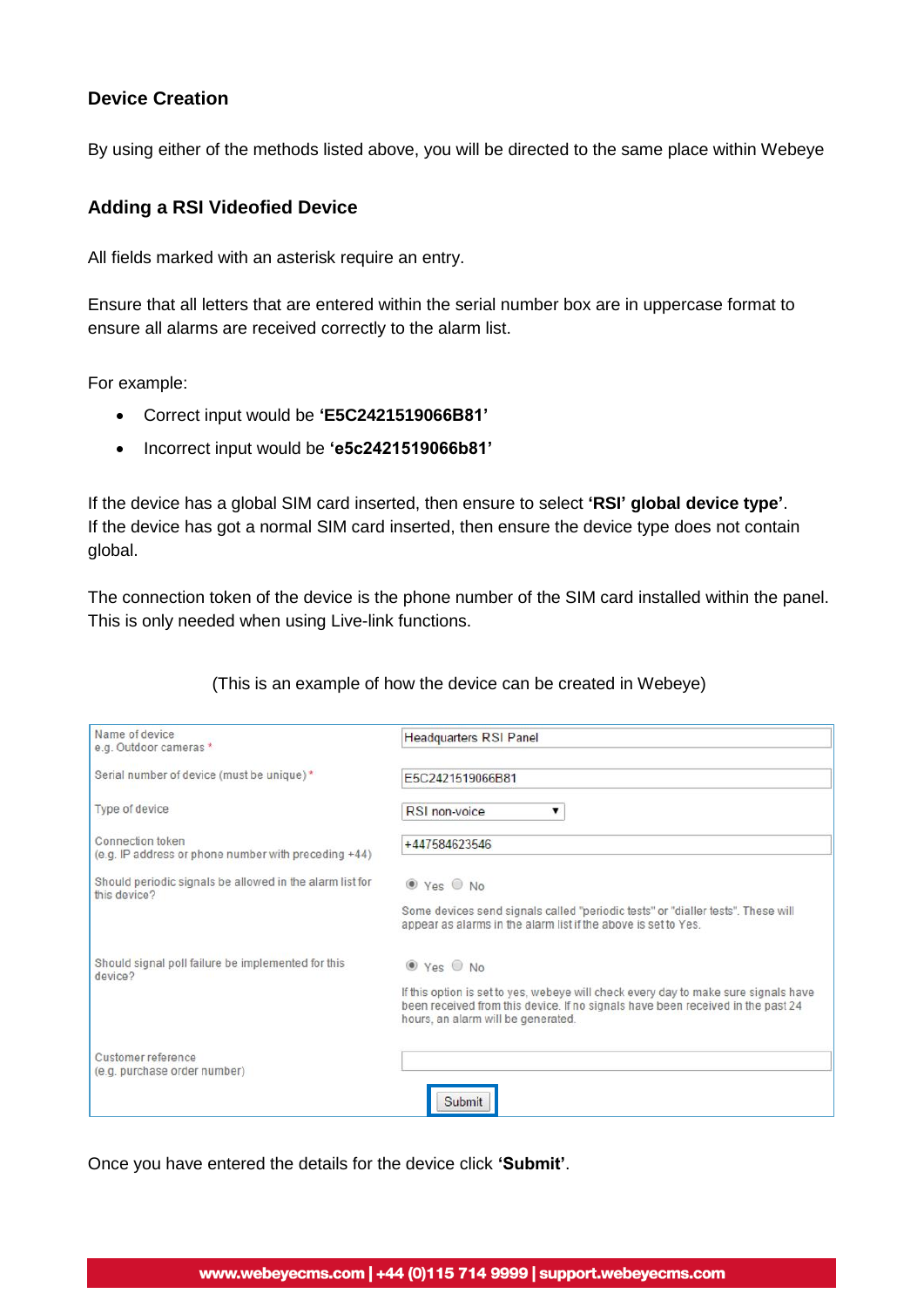# **Adding a DVR / NVR**

All fields marked with an asterisk require an entry.

The serial number you are required to enter can be obtained from either the rear or underside of the DVR unit. This must be entered exactly as it reads on the label.

Example serial number:

| <b>DIGITAL VIDEO RECORDER</b><br>MODEL:VP-HY |                      |
|----------------------------------------------|----------------------|
| <b>REMARK: 16ch.DVR</b>                      | CE                   |
| $P/N$ : $\blacksquare$                       |                      |
| 18111131161<br><b>S/N:                </b>   |                      |
| ZN16E1428020                                 |                      |
| UT: 230/115V                                 | <b>MADE IN CHINA</b> |

Ensure that the type of Device is correctly changed to DVR allowing for full compatibility of the alarms and Live-link functionalities.

If you require the Live-link feature to work with the unit you are adding, you will need to enter the **'P2P ID'** of the unit within the **'Connection token'** field of the form. The P2P ID can be obtained from within the configuration of the DVR unit.

Periodic signals are not supported by DVR's so this option can be set to **"No"**.

(This is an example of how the device can be created in Webeye)

| Name of device<br>e.g. Outdoor cameras *                                 | <b>HQ Lobby DVR</b>                                                                                                                                                                                          |
|--------------------------------------------------------------------------|--------------------------------------------------------------------------------------------------------------------------------------------------------------------------------------------------------------|
| Serial number of device (must be unique) *                               | ZN 16E1428020                                                                                                                                                                                                |
| Type of device *                                                         | <b>DVR</b><br>▼                                                                                                                                                                                              |
| Connection token<br>(e.g. IP address or phone number with preceding +44) | 0011ce61                                                                                                                                                                                                     |
| Should periodic signals be allowed in the alarm list for<br>this device? | ◯ Yes ◉ No                                                                                                                                                                                                   |
|                                                                          | Some devices send signals called "periodic tests" or "dialler tests". These will<br>appear as alarms in the alarm list if the above is set to Yes.                                                           |
| Should signal poll failure be implemented for this<br>device?            | $\bullet$ Yes $\circ$ No                                                                                                                                                                                     |
|                                                                          | If this option is set to yes, webeye will check every day to make sure signals have<br>been received from this device. If no signals have been received in the past 24<br>hours, an alarm will be generated. |
| Customer reference<br>(e.g. purchase order number)                       |                                                                                                                                                                                                              |
|                                                                          | Submit                                                                                                                                                                                                       |

Once you have entered the details for the device click **'Submit'**.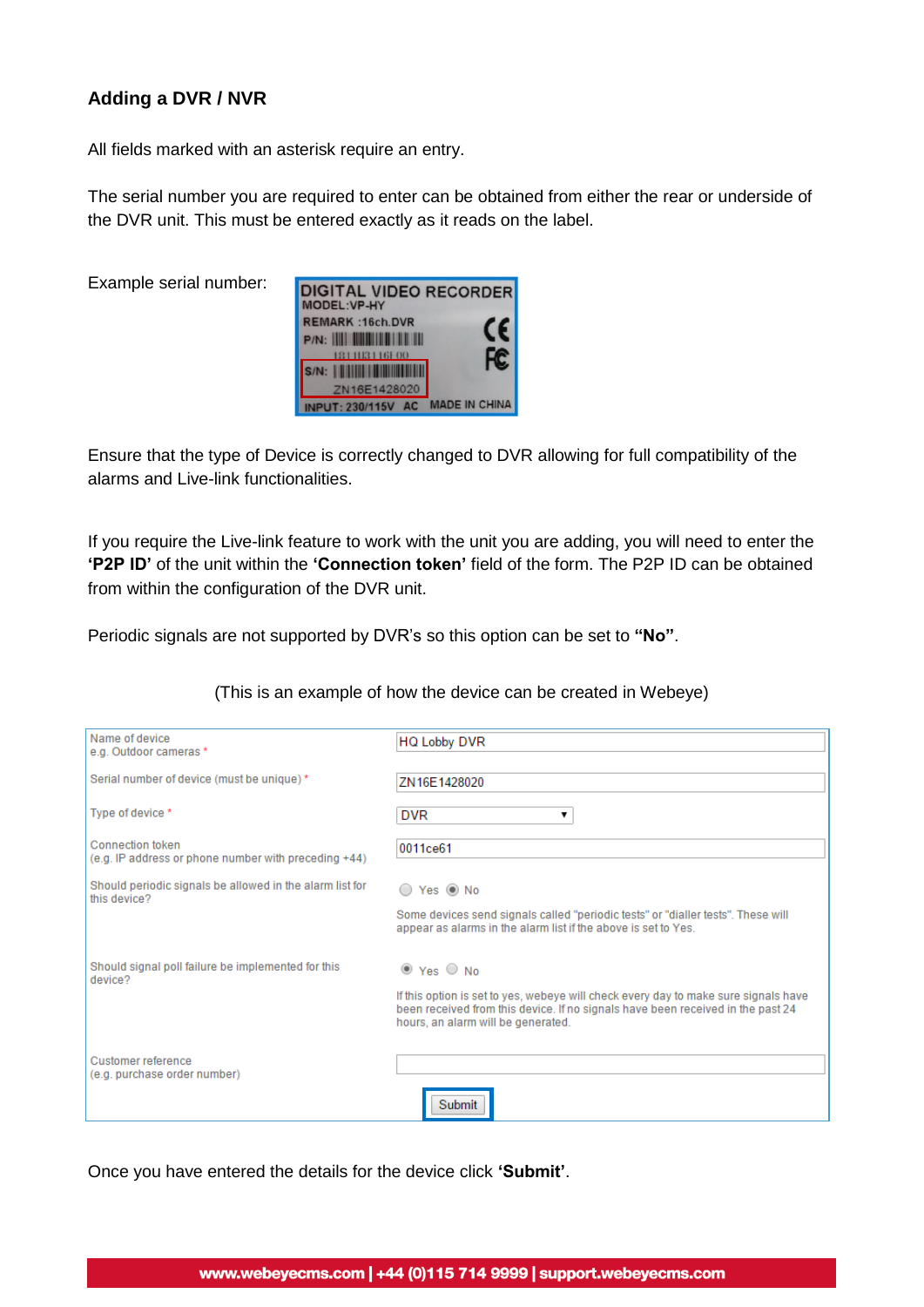## **Adding a Webeye Rapid Assured device**

All fields marked with an asterisk require an entry.

The serial number you are required to enter is supplied as a printed label with your system. Ensure the serial number is entered in the correct format to ensure all alarms are received correctly to the alarm list.

For example, printed label reads **'c4d9'**.

- Correct input would be **'c4d9'**
- Incorrect input would be 'C4D9'

The type of device must be **'WebeyeAssured Rapid'**.

The **'Connection token'** field can be left blank.

|  |  | (This is an example of how the device can be created in Webeye) |  |
|--|--|-----------------------------------------------------------------|--|
|  |  |                                                                 |  |

| Name of device<br>e.g. Outdoor cameras *                                 | <b>HQ Lobby Assured Panel</b>                                                                                                                                                                                |
|--------------------------------------------------------------------------|--------------------------------------------------------------------------------------------------------------------------------------------------------------------------------------------------------------|
| Serial number of device (must be unique) *                               | c4d9                                                                                                                                                                                                         |
| Type of device *                                                         | WebeyeAssured Rapid                                                                                                                                                                                          |
| Connection token<br>(e.g. IP address or phone number with preceding +44) |                                                                                                                                                                                                              |
| Should periodic signals be allowed in the alarm list for<br>this device? | $\bullet$ Yes $\circ$ No                                                                                                                                                                                     |
|                                                                          | Some devices send signals called "periodic tests" or "dialler tests". These will<br>appear as alarms in the alarm list if the above is set to Yes.                                                           |
| Should signal poll failure be implemented for this<br>device?            | $\bullet$ Yes $\circ$ No                                                                                                                                                                                     |
|                                                                          | If this option is set to yes, webeye will check every day to make sure signals have<br>been received from this device. If no signals have been received in the past 24<br>hours, an alarm will be generated. |
| Customer reference<br>(e.g. purchase order number)                       |                                                                                                                                                                                                              |
|                                                                          | Submit                                                                                                                                                                                                       |

Once you have entered the details for the device click **'Submit'**.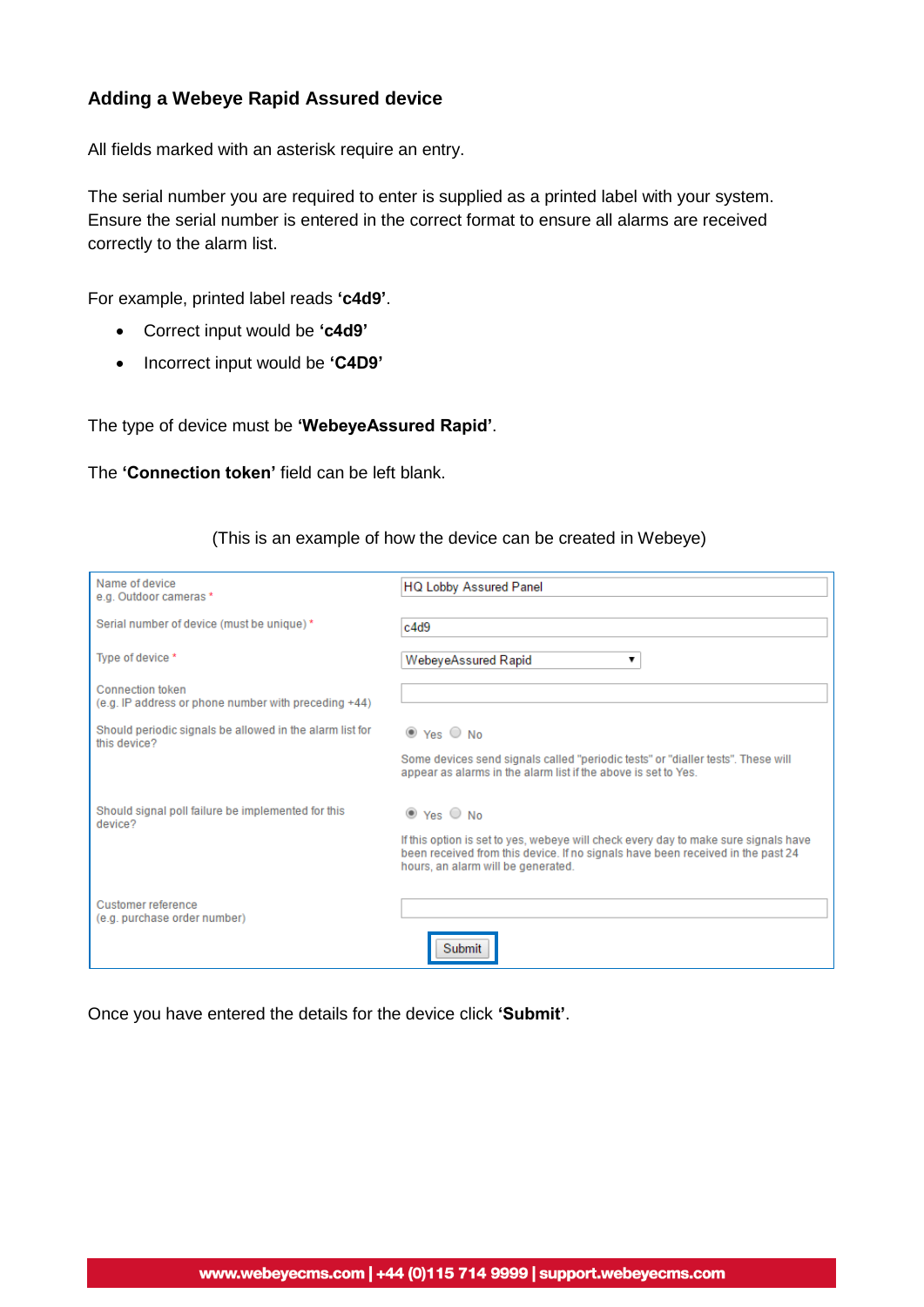## **Adding an ACC Server unit**

All fields marked with an asterisk require an entry.

Ensure that the server IP address and port 38880 is entered within the serial number box. These need to be entered in the correct format and without spaces to ensure all alarms are received correctly to the alarm list.

For example:

- Correct input would be **'123.456.789.123:38880'**
- Incorrect input would be **'123 . 456 . 789 . 123 port 38880'**

If you wish to enable live streaming from this device, ensure that the device type is set to **'Avigilon Control Centre (Streaming)'** If you do not want to enable this feature, set the device type to **'Avigilon Control Centre (Non-streaming)'**

The connection token field is not required for this device, this should be left blank.

Avigilon Control Centre devices do not transmit periodic signals, ensure this is set to '**No**'

Signal Poll Failure messages can also be enabled here, alerting you if the system does not transmit signals in a 24h period.

Ensure that the username and password fields for the Avigilon Control Centre software are entered correctly in the specified fields.

| Name of device<br>e.g. Outdoor cameras *                                 | <b>Headquarters ACC Server</b>                                                                                                                                                                                                        |
|--------------------------------------------------------------------------|---------------------------------------------------------------------------------------------------------------------------------------------------------------------------------------------------------------------------------------|
| Serial number of device (must be unique) *                               | 123.456.789.123:38880                                                                                                                                                                                                                 |
| Type of device *                                                         | Avigilon Control Centre (Streaming)<br>▼                                                                                                                                                                                              |
| Connection token<br>(e.g. IP address or phone number with preceding +44) |                                                                                                                                                                                                                                       |
| Should periodic signals be allowed in the alarm list for<br>this device? | $\bigcirc$ Yes $\circledcirc$ No                                                                                                                                                                                                      |
|                                                                          | Some devices send signals called "periodic tests" or "dialler tests". These will<br>appear as alarms in the alarm list if the above is set to Yes.                                                                                    |
| Should signal poll failure be implemented for this<br>device?            | ○ Yes <sup>●</sup> No<br>If this option is set to yes, webeye will check every day to make sure signals have<br>been received from this device. If no signals have been received in the past 24<br>hours, an alarm will be generated. |
| Customer reference<br>(e.g. purchase order number)                       |                                                                                                                                                                                                                                       |
| <b>Avigilon Supervisor Username</b><br>(Required to connect to device)   | Username                                                                                                                                                                                                                              |
| <b>Avigilon Supervisor Password</b><br>(Required to connect to device)   | Password<br>Submit                                                                                                                                                                                                                    |

(This is an example of how the device can be created in Webeye)

#### www.webeyecms.com | +44 (0)115 714 9999 | support.webeyecms.com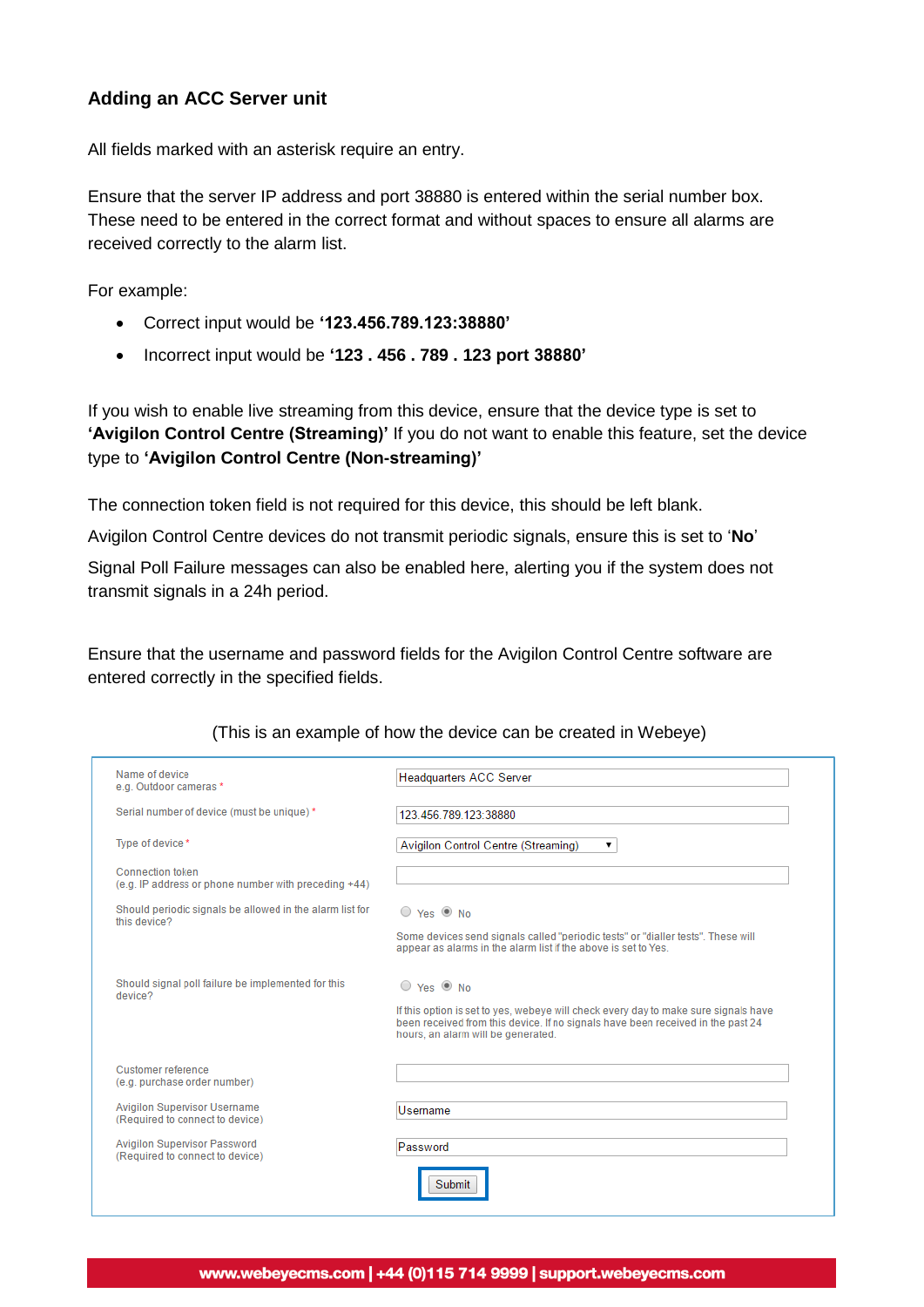Once you have entered the details for the device click **'Submit'**.

To ensure that these settings are correct, Webeye will connect to the server using the credentials entered. If these are entered incorrectly, or if the device is offline, you will receive this message:

**The device has successfully created, however there was an error with a post creation operation. The device will remain in a disabled state. You will receive no alarms from the device until you enable the device.**

**The error message is: An error was received when communicating with the Avigilon Control Centre, the error message is: The Avigilon Control Centre could not be contacted on the provided IP and port. Please ensure the unit is online and accessible.**

To amend this, verify that the server is online, select **'Edit device'** when viewing the devices on site, and verify the details.



## **Creating an Avigilon Rialto Unit**

All fields marked with an asterisk require an entry.

Ensure that the MAC address of the Rialto is entered within the serial number box. This needs to be entered in the correct format and without spaces or hyphens to ensure all alarms are received correctly to the alarm list.

For example:

- Correct input would be **'00112233aabb'**
- Incorrect input would be **'00-11-22-33-aa-bb'**

If you wish to enable live streaming from this device, ensure that the device type is set to **'Avigilon Rialto (Streaming)'** If you do not want to enable this feature, set the device type to **'Avigilon Rialto (Non-streaming)'**

The IP address and external port needs to be entered into the Connection Token field.

Avigilon Rialto devices do not transmit periodic signals, ensure this is set to **'No'**

Signal Poll Failure messages can also be enabled here, alerting you if the device does not transmit any signals to webeye in a 24h period.

Ensure that the Supervisor username and password fields for the Avigilon View software are entered correctly in the specified fields.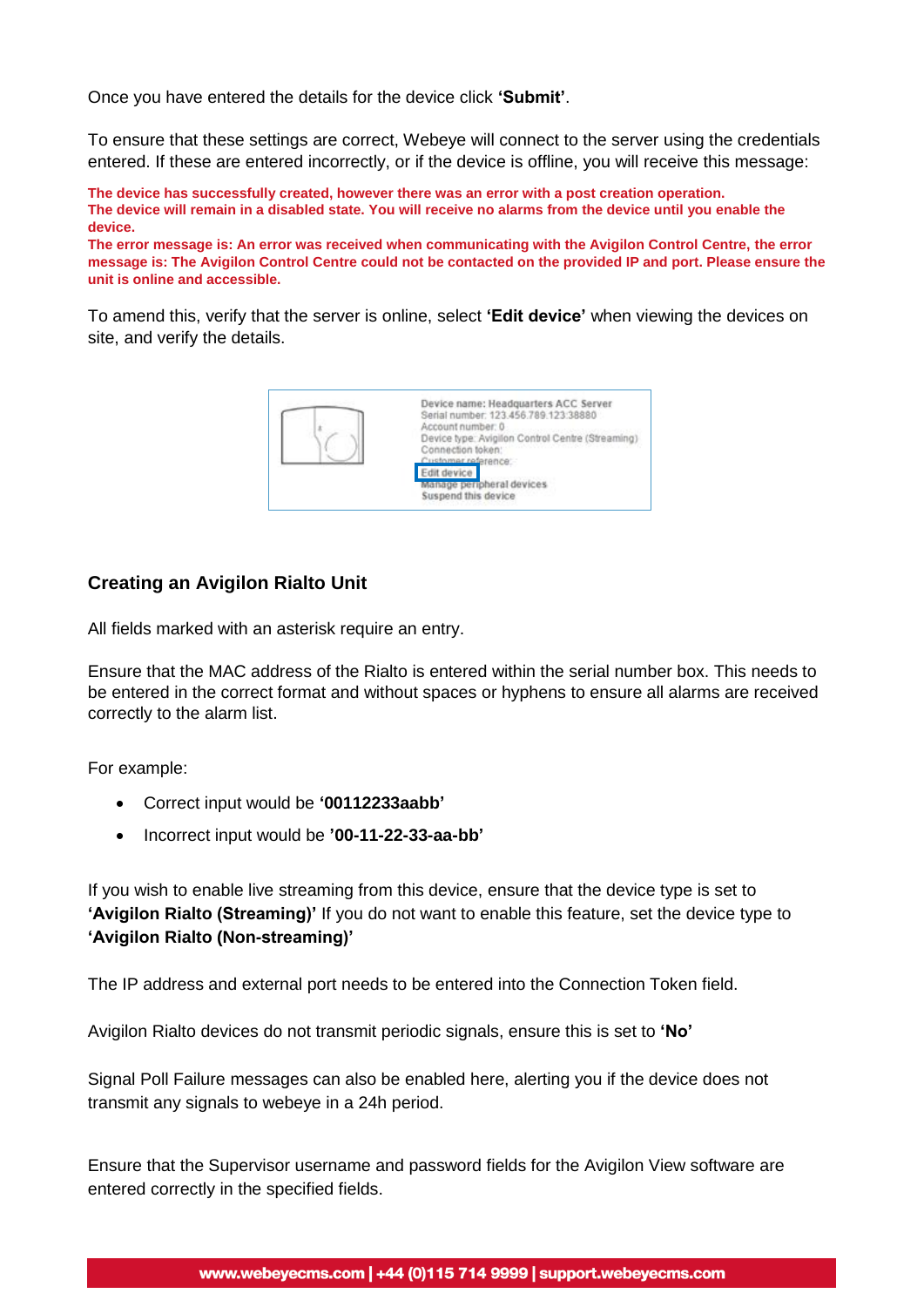#### (This is an example of how the device can be created in Webeye)

| Name of device<br>e.g. Outdoor cameras *                                 | Headquarters Avigilon Rialto Unit                                                                                                                                                                                                        |
|--------------------------------------------------------------------------|------------------------------------------------------------------------------------------------------------------------------------------------------------------------------------------------------------------------------------------|
| Serial number of device (must be unique) *                               | 0011233aabb                                                                                                                                                                                                                              |
| Type of device *                                                         | AvigilonRialto (Streaming)<br>▼                                                                                                                                                                                                          |
| Connection token<br>(e.g. IP address or phone number with preceding +44) | 123.123.123.123:1122                                                                                                                                                                                                                     |
| Should periodic signals be allowed in the alarm list for<br>this device? | $\circ$ Yes $\circledcirc$ No                                                                                                                                                                                                            |
|                                                                          | Some devices send signals called "periodic tests" or "dialler tests". These will<br>appear as alarms in the alarm list if the above is set to Yes.                                                                                       |
| Should signal poll failure be implemented for this<br>device?            | $\bullet$ Yes $\circ$ No<br>If this option is set to yes, webeye will check every day to make sure signals have<br>been received from this device. If no signals have been received in the past 24<br>hours, an alarm will be generated. |
| Customer reference<br>(e.g. purchase order number)                       |                                                                                                                                                                                                                                          |
| <b>Avigilon Supervisor Username</b><br>(Required to connect to device)   | Username                                                                                                                                                                                                                                 |
| <b>Avigilon Supervisor Password</b><br>(Required to connect to device)   | Password                                                                                                                                                                                                                                 |
|                                                                          | <b>Submit</b>                                                                                                                                                                                                                            |

Once you have entered the details for the device click **'Submit'**.

# **Viewing the devices**

Once the device has been created, you will be able to view and edit the device within the **'Devices on site'** page or through the site summary.

| Conner >>> Adding a Device >>> Head Office |                                                                                                                                                                                                                                               |                              |                          |
|--------------------------------------------|-----------------------------------------------------------------------------------------------------------------------------------------------------------------------------------------------------------------------------------------------|------------------------------|--------------------------|
| Click here to create a device              |                                                                                                                                                                                                                                               |                              |                          |
| <b>Enabled devices (2)</b>                 | <b>Disabled devices (0)</b>                                                                                                                                                                                                                   | <b>Suspended devices (0)</b> | <b>Moved devices (0)</b> |
|                                            | Device name: Headquarters RSI Panel<br>Serial number: E5C2421519066B81<br>Account number: 14840698<br>Device type: RSI non-voice<br>Connection token: +447584623546<br>Customer reference:<br><b>Edit device</b><br>Manage peripheral devices |                              |                          |
| $\frac{1}{200}$                            | Device name: HQ Lobby DVR<br>Serial number: 0027591h<br>Account number: 75082397<br>Device type: DVR<br>Connection token: 0027591h<br>Customer reference:<br><b>Edit device</b><br>Manage peripheral devices<br>LiveLink                      |                              |                          |

#### www.webeyecms.com | +44 (0)115 714 9999 | support.webeyecms.com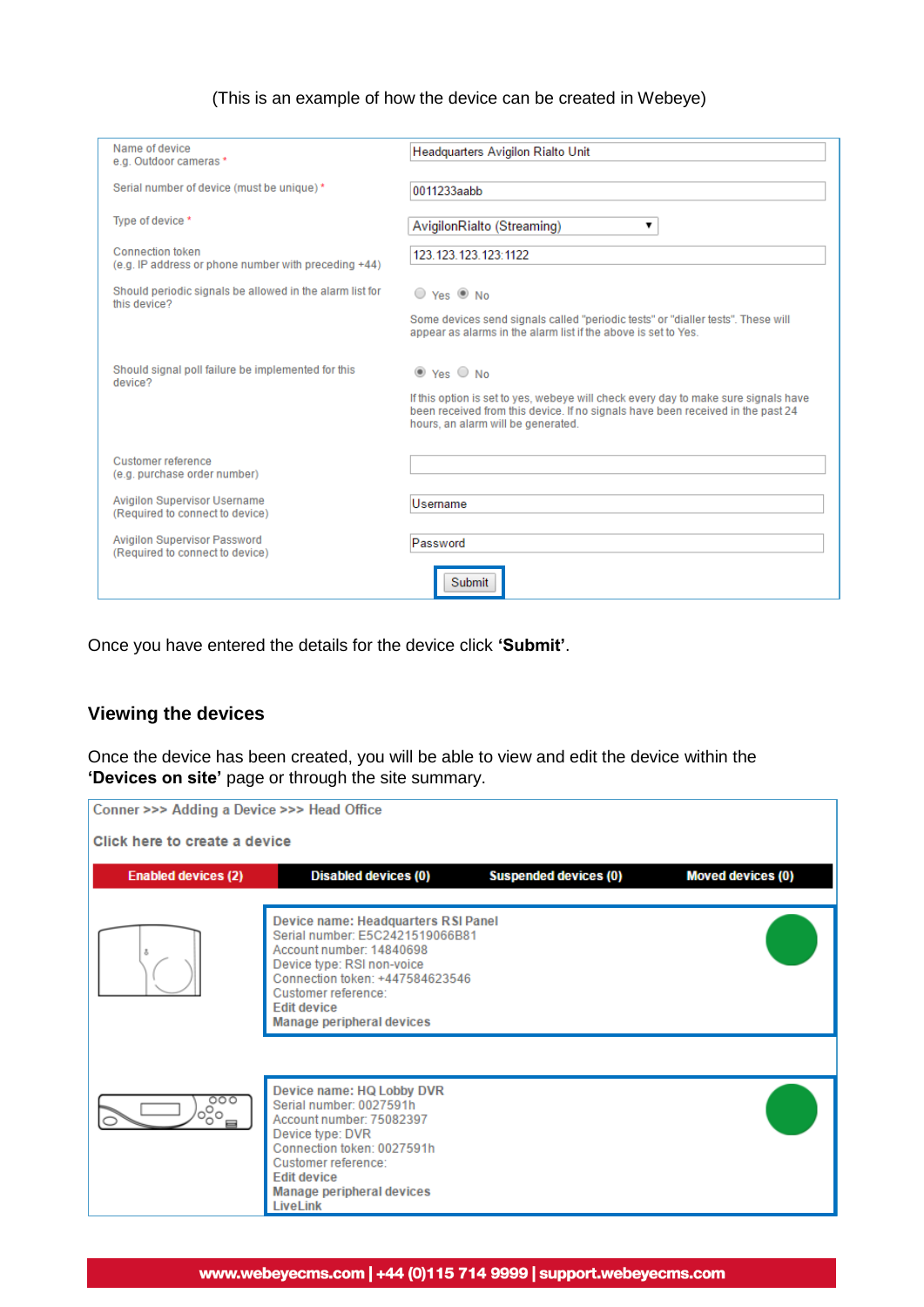When viewing the devices, you will see all of the information that was entered previously as well as a green circle indicating that the device is active on Webeye.

## **Disabling / Decommissioning devices through Webeye**

To disable the device on Webeye, click on the green circle of the device you wish to decommission.



A message will appear confirming that you would like to disable the device. Click **"Yes"** to confirm the decommissioning of the device.

The device will now appear in disabled devices and the circle will now be red instead of green.

| Confirm device change                                                                                                                                                                          |     |    |
|------------------------------------------------------------------------------------------------------------------------------------------------------------------------------------------------|-----|----|
| Are you sure you wish to disable device<br>with serial number E5C2421519066B81?<br>Disabling a device means signals will no<br>longer appear in the alarm list and you<br>will not be charged. |     |    |
|                                                                                                                                                                                                | Yes | No |

## **Recommissioning / re-enabling a device on the same site**

By going to the **"Disabled devices"** tab, you will see the devices that have been disabled on that site.

| <b>Enabled devices (1)</b>     | <b>Disabled devices (1)</b>                                                                                                                                                                                       | <b>Suspended devices (0)</b> | <b>Moved devices (0)</b>                               |
|--------------------------------|-------------------------------------------------------------------------------------------------------------------------------------------------------------------------------------------------------------------|------------------------------|--------------------------------------------------------|
|                                | Device name: Headquarters RSI Panel<br>Serial number: E5C2421519066B81<br>Account number: 0<br>Device type: RSI non-voice<br>Connection token:<br>Customer reference:<br>Edit device<br>Manage peripheral devices |                              |                                                        |
| right hand side of the device. | To enable the device again, click on the red circle to the                                                                                                                                                        | Confirm device change        | $\mathbf{x}$<br>Are you sure you wish to enable device |

This will then show the device within the **"Enabled devices"** section.

| Confirm device change                                                                                                                                      |  |  |  |  |
|------------------------------------------------------------------------------------------------------------------------------------------------------------|--|--|--|--|
| Are you sure you wish to enable device<br>with serial number E5C2421519066B81?<br>Enabling a device means alarms will be<br>generated you will be charged. |  |  |  |  |
|                                                                                                                                                            |  |  |  |  |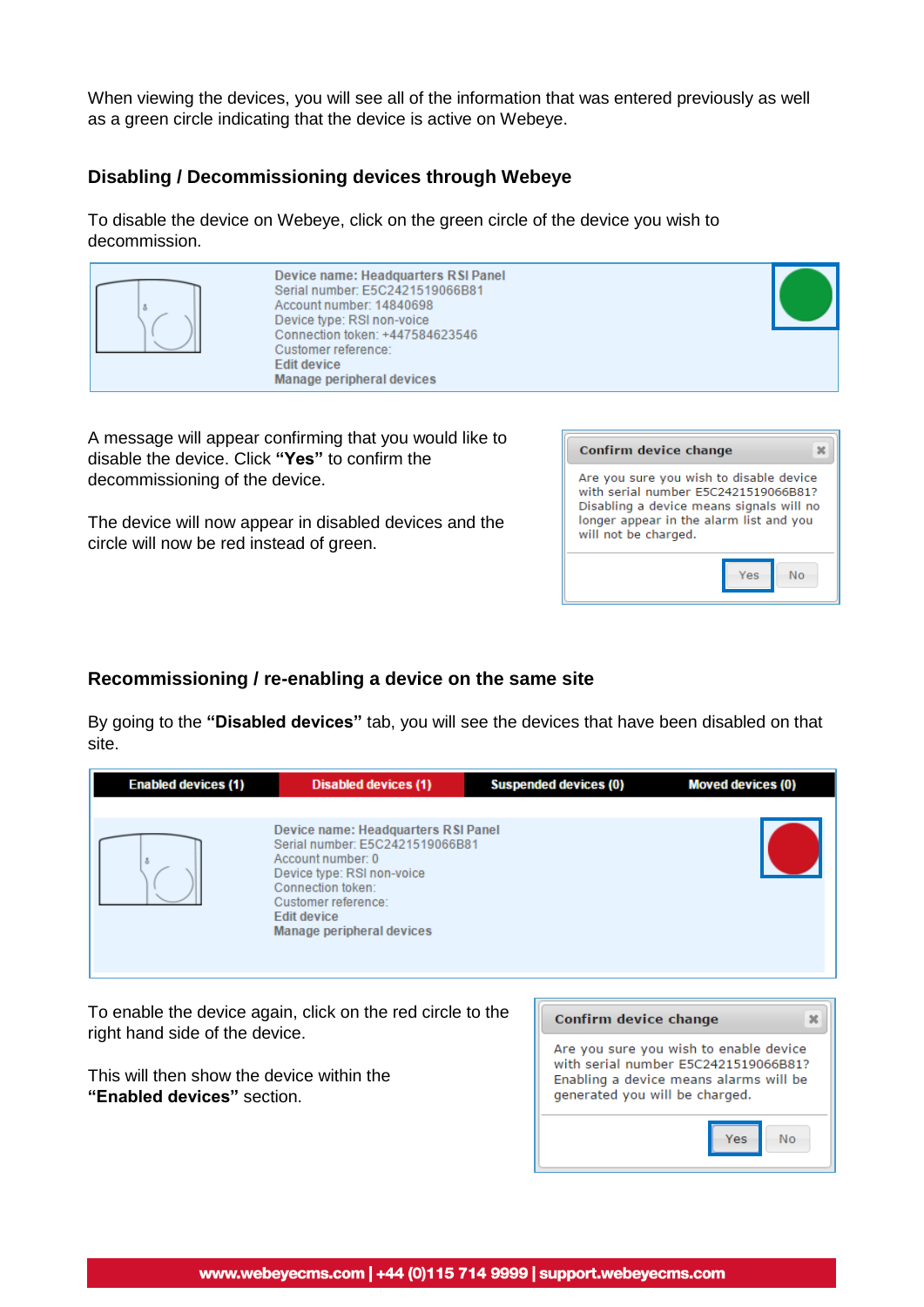Once you have re-enabled the device, a new account number will be generated, this new account number must be entered in to the panel via the panels configuration.

#### **Moving Devices**

This will allow you to move a device from site to site, this can be done within the same group of sites or to a different group as long as the user is an administrator within that level of the hierarchy.

| Sites (2)              | $\bullet$<br>Archived sites (0) | <b>Head Office</b><br>$\boldsymbol{\mathsf{x}}$<br>$\odot$<br>Users (1)                                                                                                                                                |
|------------------------|---------------------------------|------------------------------------------------------------------------------------------------------------------------------------------------------------------------------------------------------------------------|
| <b>Head Office</b>     | <b>HQ Car Park</b>              | $\triangle$<br>Member of group:<br>Adding a Device                                                                                                                                                                     |
|                        |                                 | Create a device                                                                                                                                                                                                        |
| View                   | View                            | <b>Existing devices on site:</b>                                                                                                                                                                                       |
| <b>Archive</b><br>Edit | <b>Archive</b><br>Edit          | Serial:<br>E5C2421519066B81<br>Account number:<br>44760131<br>Connection token:<br>Edit<br>Serial:<br>0027591h<br>Account number:<br>75082397<br>Connection token:<br>0027591h<br><b>Edit</b><br>$\overline{\nabla}$ . |

To start, click on the grey area of a site to open the site summary on the right hand side, as shown below.

Once this site summary has been opened, locate the next site in which the device is being moved to, but **DO NOT** click on the site to open the summary.

| <b>◆ &gt; Manage: Adding a Device</b> |    |                                        |                          |                    |           |          |                                                                                             | Last                      |
|---------------------------------------|----|----------------------------------------|--------------------------|--------------------|-----------|----------|---------------------------------------------------------------------------------------------|---------------------------|
| Group navigation / hierarchy          | E. | Sites (2)                              | $\bullet$                | Archived sites (0) | Users (1) | $\oplus$ | <b>Head Office</b>                                                                          | $\boldsymbol{\mathsf{x}}$ |
| Adding a Device<br><b>DVR</b>         |    | <b>Head Office</b>                     | <b>HQ Car Park</b>       |                    |           |          | Member of group:<br>Adding a Device                                                         | $\Delta$                  |
| Testing                               |    | Serial:                                | E5C2421519066B81         |                    |           |          | Create a device                                                                             |                           |
|                                       |    | View<br><b>Archiv 44760131</b><br>Edit | Account number:          |                    |           |          | Existing devices on site:                                                                   |                           |
|                                       |    | Edit                                   | <b>Connection token:</b> |                    |           |          | Serial:<br>E5C2421519066B81<br>Account number:<br>44760131<br>Connection token:<br>Edit     |                           |
|                                       |    |                                        |                          |                    |           |          | Serial:<br>0027591h<br>Account number:<br>75082397<br>Connection token:<br>0027591h<br>Edit |                           |
|                                       |    |                                        |                          |                    |           |          |                                                                                             | $\overline{\nabla}$       |